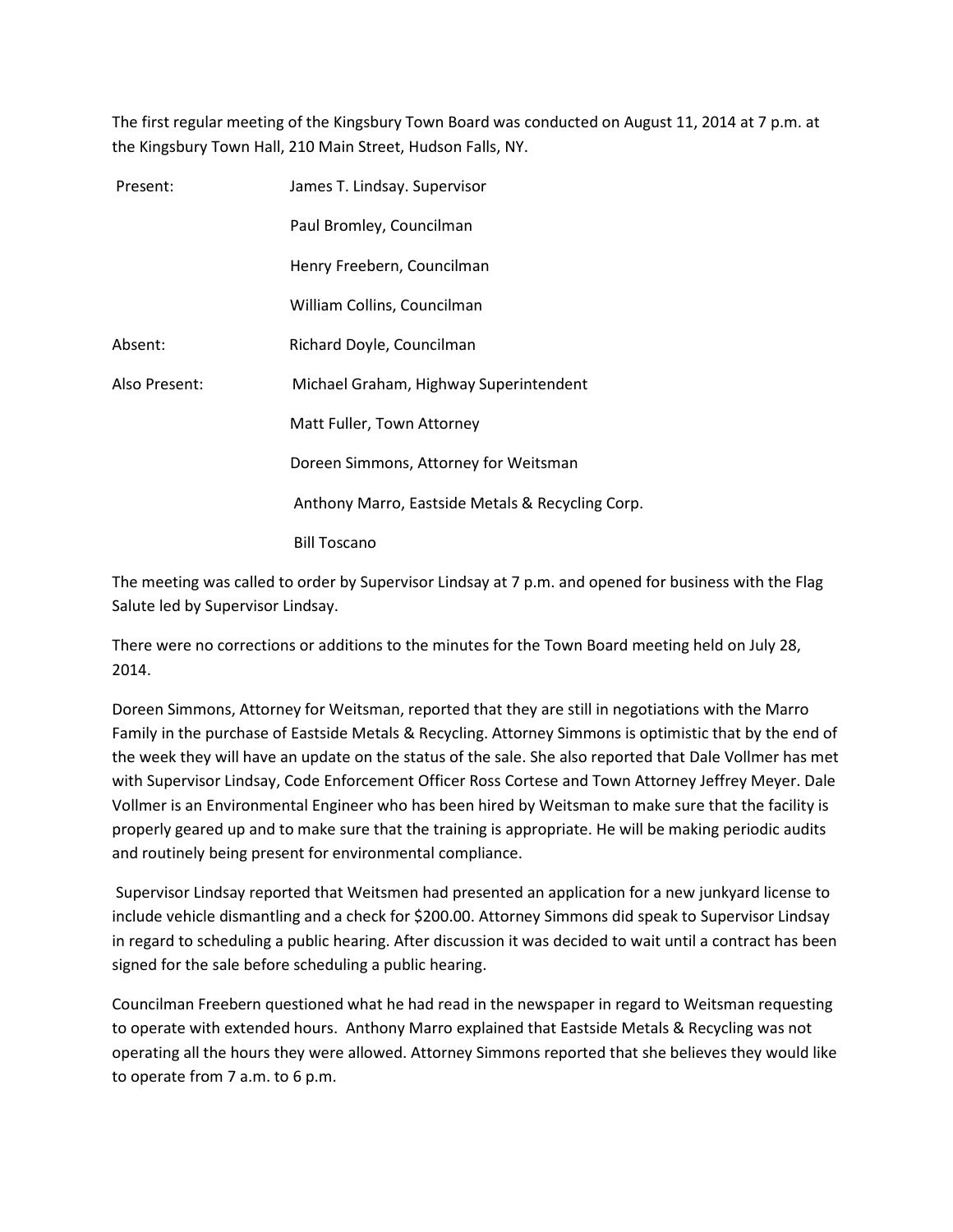Supervisor Lindsay reported that the extension of the Eastside Metals & Recycling Inc. junkyard license will expire on August 28, 2014. Anthony Marro explained that they may request another 30 – day extension. Attorney Fuller suggested the Town Board wait until the second regular meeting on August 25, 2014, when the status of the Eastside sale to Weitsman can be reported. Attorney Simmons will be in contact with Attorney Fuller on Friday August 15, 2014 with an update on the progress of the sale.

Superintendent Lindsay, Superintendent of Highways, Michael Graham and Water Superintendent, James Chase met with Aaron Koonsman from the NYS Department of Health in regard to the chlorination system being built on Dix Avenue. The cosmetic work must be complete by October 15, 2014, including: the fence, the driveway and planting grass. Superintendent Graham reported that he will start back-filling the structure tomorrow and build a culvert pipe so they can widen the driveway.

Supervisor Lindsay reported that Royal Wood Shavings missed the last meeting and no date has been set for their return. Attorney Fuller reported RWS should be at the August 20, 2014 Planning Board meeting.

Attorney Fuller reported on the progress of the Washington County Sewer District II Expansion into Kingsbury. On a spreadsheet that has been created there are approximately 1,000 parcels. Attorney Meyer has been sorting through the parcels to create a similar class code and an approximate cost. Supervisor Lindsay reported that he had talked to some of the small business owners on Dix Avenue and explained to them there would be a small charge while the infrastructure is being built in front of their home.

Supervisor Lindsay reported that Dr. Joel Solomon has signed the letter of intent for the Town of Kingsbury to purchase 6 Michigan Street. A resolution, which is subject to a 30 day permissive referendum, will be necessary to move funds to pay for 6 Michigan Street. The Town has \$ 101, 101.00 in reserve funds. Supervisor Lindsay reported the numerous repairs that would be necessary if the Town Offices remained at their current location at 210 Main Street. Councilman Bromley told the Town Board an estimate will be available for the repairs to the Town Hall. After discussion it was decided to create one encompassing resolution to approve the contract, approve the transfer of funds and complete an evaluation of cost for repairs to the Town Hall.

Supervisor Lindsay requested an executive session at the end of the meeting to discuss litigation.

Supervisor Lindsay reported that Alpha Geo Science has completed Phase I at the former Town Highway Garage on Dix Avenue. The Town Clerk has a copy of the Phase I Report indicating that a Phase II must be conducted. Councilman Bromley noticed that the cost of the Phase I was much higher than the estimate of \$3,200. The bill received from Alpha Geo Science was for approximately \$6,000. Attorney Meyer will question why the cost for the Phase I was much higher than the projected estimate.

Supervisor Lindsay received a call and a letter from Village Mayor, John Barton, about parcels owned by the village, located in the Town becoming tax exempt status. Town Assessor Colleen Adamec said this must be done in writing according to Real Property Law 406(3). A motion by Councilman Collins, seconded by Councilman Collins and carried by a vote of 4 ayes to allow the parcels to be tax exempt status.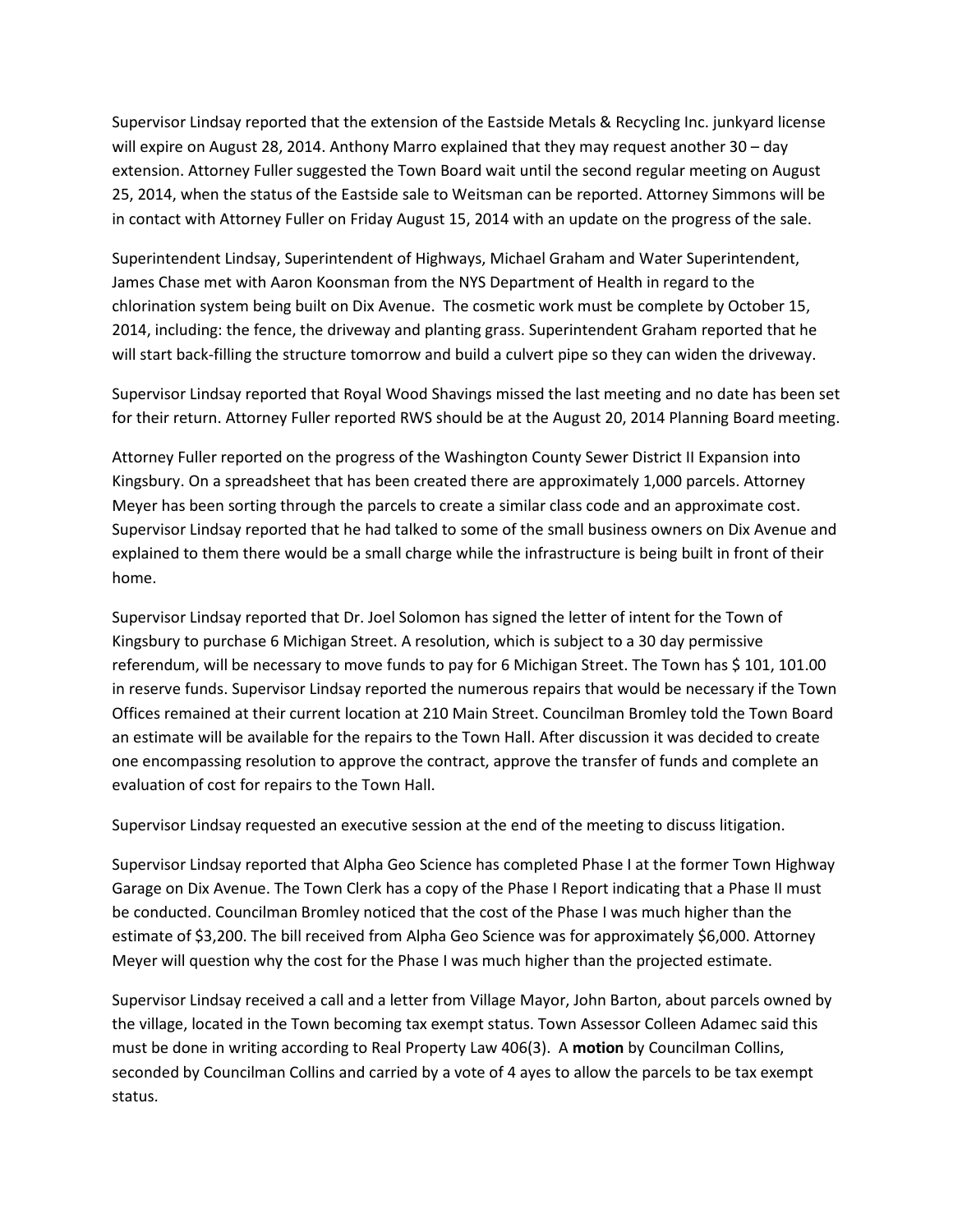Supervisor Lindsay has received a request from Village Mayor, John Barton to help with repairs necessary at Derby Park. Derby Park is owned by the Village, but the Town Recreation Program uses the Park for different activities. Supervisor Lindsay also reported that there are a group of folks in the village that want to start raising funds for the improvement of Derby Park. Supervisor Lindsay would like to have a meeting after Labor Day with himself, Debbie Battiste, Recreation Director and other Recreation Committee members to discuss what is needed at Derby Park.

Supervisor Lindsay also reported that Comptroller, Mary Ordway and Recreation Director Debbie Battiste had a productive meeting last week to discuss the recreation program and the future of ordering T-shirts for the recreation program.

Recreation Director Debbie Battiste reported that she is not certain if the Men's Softball Program will continue next year.

Supervisor Lindsay also reported that money had been budgeted for the last two or three years for the basketball courts at Derby Park, but no work has done. Supervisor Lindsay suggested that a session should occur to discuss where money should go in the improvement of Derby Park.

Supervisor Lindsay also reported that The Washington County Courthouse will be named after Judge Thomas Mercure in a ceremony on September 12, 2014 at 5 p.m. Judge Mercure is well known in the judicial circuit in New York State.

Supervisor Lindsay also reported that 2015 Budgets are being prepared.

Supervisor Lindsay updated the status of the new 911 Communication Center in Washington County. The former center was 12 years old and had an 8-year life. The project cost \$750,000. A grant was received for \$500,000, which were funds generated from surcharges on landlines and cell phones and another is possible for \$211,000 from the NYS Police Sharing Services. The new system (CAD-Computerized Assistance Dispatch) has GPS capabilities which enable the closest call concept when an emergency call comes in. It also allows the patrol car to run license plates from their own vehicles.

Councilman Bromley asked the status of the sale of the former Dix Avenue Drive-In property to Schermerhorn. Supervisor Lindsay commented that he received a call from an interested party in the property and referred them to Craig Darby. Craig Darby was hired by the Town to find a buyer for the property. The Town Board discussed returning the check to Schermerhorn, it would not indicate that we are not interested in the sale, but if other parties show interest the Town should follow-up. Attorney Meyer feels the contract has not been signed by Schermerhorn because of the language in the contract about Schemerhorn being included in the sewer district. Meyer requested the Town Board make no decision until the next Town Board Meeting on August 25, 2014.

Superintendent Michael Graham reported that the pad for the sand pile was complete; they will start hauling sand from the former location to the pad tomorrow. Graham was hoping to work on the steel beams for the grizzly, but the weather for Tuesday and Wednesday may not co-operate with that plan.